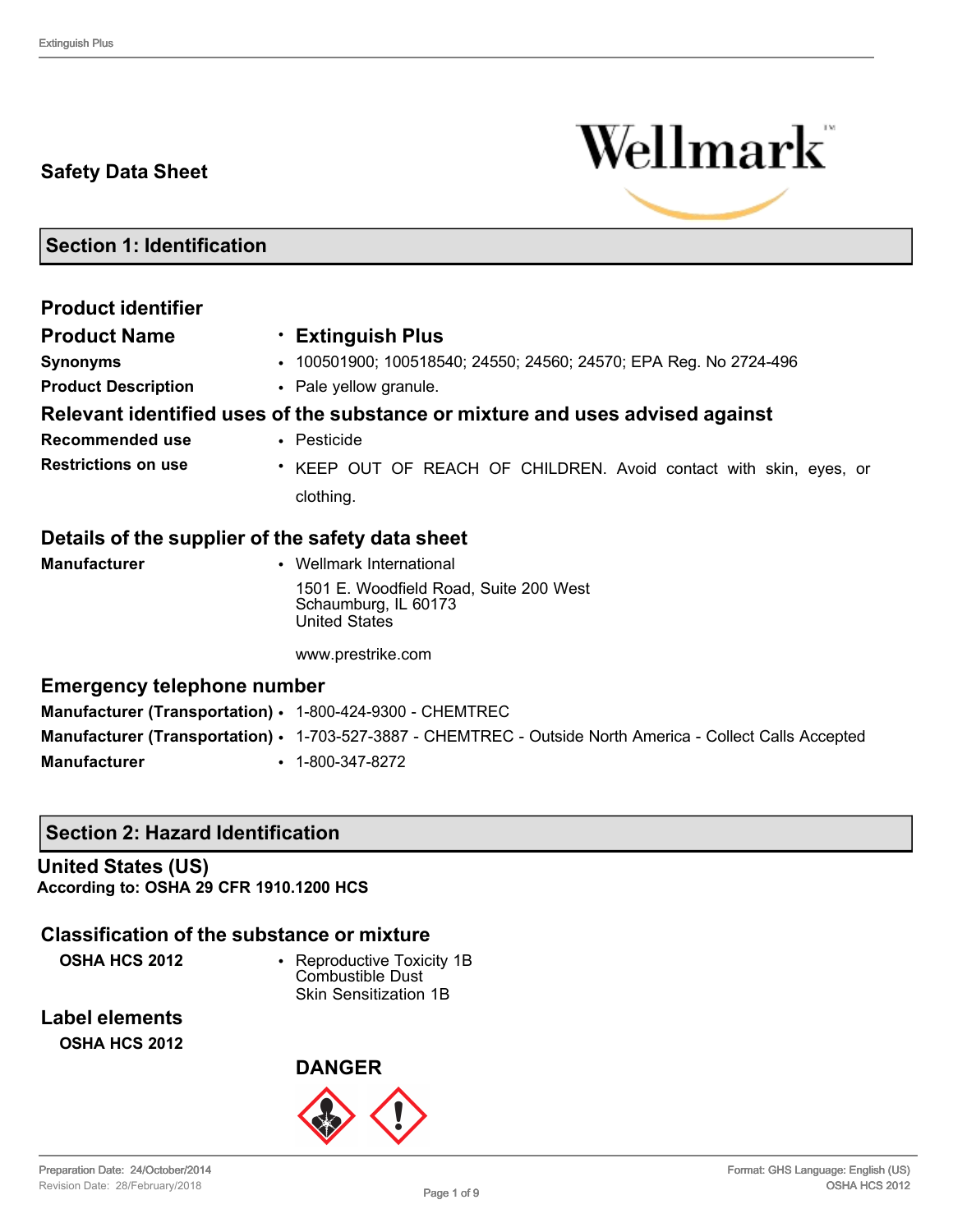| <b>Precautionary statements</b>       | Hazard statements • May damage fertility or the unborn child.<br>May form combustible dust concentrations in air.<br>May cause an allergic skin reaction                                                                                                                                                                                                                                   |
|---------------------------------------|--------------------------------------------------------------------------------------------------------------------------------------------------------------------------------------------------------------------------------------------------------------------------------------------------------------------------------------------------------------------------------------------|
|                                       | <b>Prevention</b> • Obtain special instructions before use.<br>Do not handle until all safety precautions have been read and understood.<br>Wear protective gloves/protective clothing/eye protection/face protection.<br>Contaminated work clothing should not be allowed out of the workplace.<br>Wear protective gloves.<br>Avoid breathing dust, fume, gas, mist, vapors and/or spray. |
|                                       | Response • IF exposed or concerned: Get medical advice/attention.<br>Specific treatment, see supplemental first aid information.<br>IF ON SKIN: Wash with plenty of soap and water.<br>If skin irritation occurs: Get medical advice/attention.<br>Wash contaminated clothing before reuse.                                                                                                |
| Storage/Disposal • Store locked up.   | Dispose of content and/or container in accordance with local, regional, national, and/or<br>international regulations.                                                                                                                                                                                                                                                                     |
| Other hazards<br><b>OSHA HCS 2012</b> | • This product is toxic to fish.                                                                                                                                                                                                                                                                                                                                                           |

# **Section 3 - Composition/Information on Ingredients**

### **Substances**

• Material does not meet the criteria of a substance.

## **Mixtures**

| <b>Composition</b>        |                     |                |  |
|---------------------------|---------------------|----------------|--|
| <b>Chemical Name</b>      | <b>I</b> dentifiers | %              |  |
| Hydroquinone, tert-butyl- | CAS: 1948-33-0      | 0.05%          |  |
| (s)-Methoprene            | CAS:65733-16-6      | 0.25%          |  |
| Hydramethylnon            | CAS:67485-29-4      | 0.36%          |  |
| Defatted Grits            | CAS:68525-86-0      | 85% TO 95%     |  |
| Other ingredients         | <b>NDA</b>          | <b>Balance</b> |  |

# **Section 4: First-Aid Measures**

| <b>Description of first aid measures</b> |                                                                                                                                                                                        |
|------------------------------------------|----------------------------------------------------------------------------------------------------------------------------------------------------------------------------------------|
| <b>Inhalation</b>                        | ٠<br>IF INHALED: If breathing is difficult, remove person to fresh air and keep at rest in a<br>position comfortable for breathing. If signs/symptoms continue, get medical attention. |
| <b>Skin</b>                              | IF ON SKIN: Wash with plenty of soap and water. If skin irritation occurs: Get medical<br>advice/attention.                                                                            |
| Eye                                      | IF IN EYES: Rinse with water for several minutes. If eye irritation persists: Get<br>medical advice/attention.                                                                         |
|                                          |                                                                                                                                                                                        |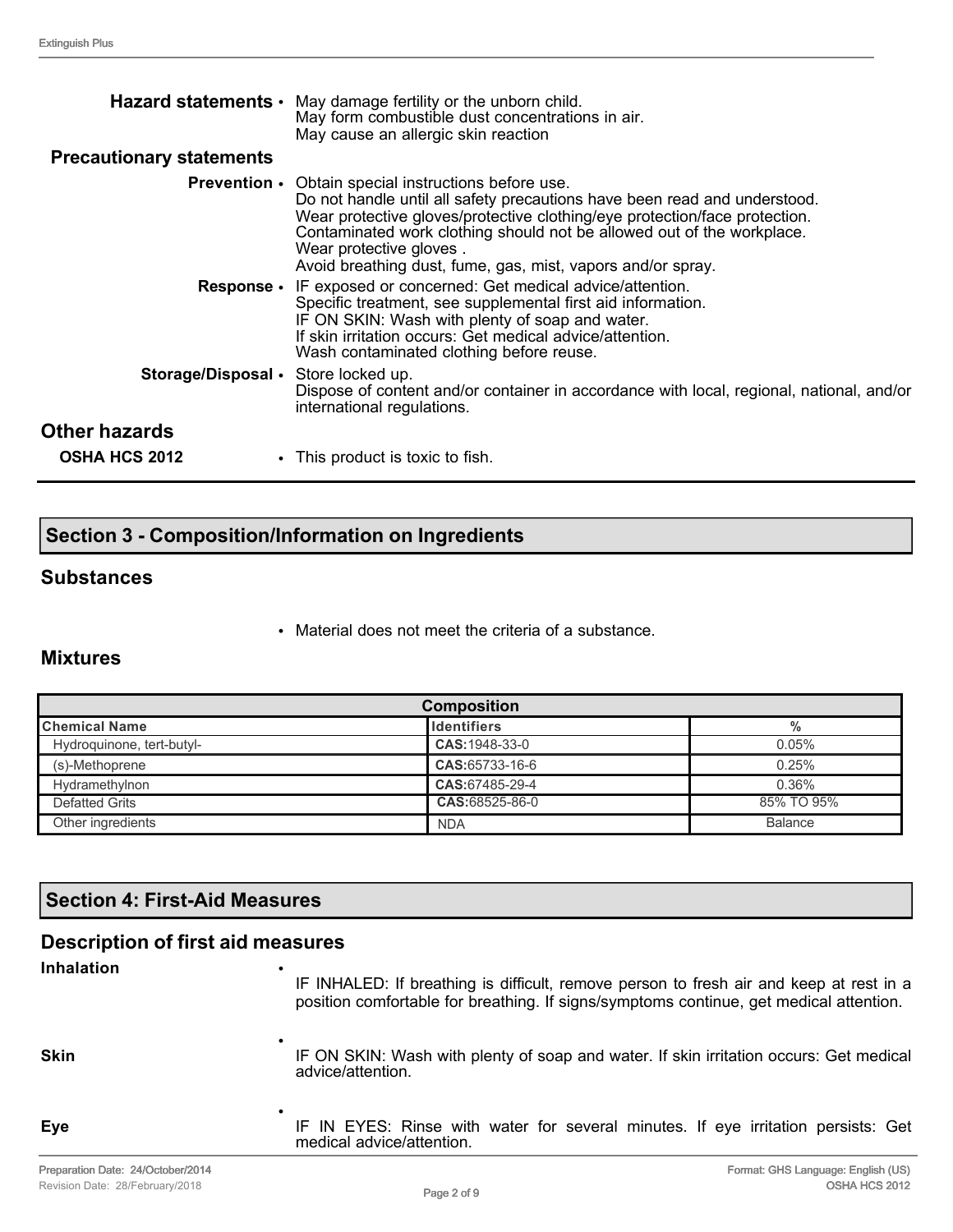| Ingestion | IF SWALLOWED: Call a POISON CONTROL center or doctor if you feel unwell. Rinse<br>mouth. Do NOT induce vomiting unless directed by medical personnel. |
|-----------|-------------------------------------------------------------------------------------------------------------------------------------------------------|

#### **Most important symptoms and effects, both acute and delayed**

•

May cause allergic skin reaction. (Tertiary butylhydroquinone is a skin sensitizer), may damage fertility or the unborn child. Refer to Section 11 - Toxicological Information.

#### **Indication of any immediate medical attention and special treatment needed**

**Notes to Physician** • Treat symptomatically and supportively.

#### **Section 5: Fire-Fighting Measures**

#### **Extinguishing media**

|                                                     | Suitable Extinguishing Media • Use water, foam, carbon dioxide, or dry chemical.                                                                                                                                                                     |
|-----------------------------------------------------|------------------------------------------------------------------------------------------------------------------------------------------------------------------------------------------------------------------------------------------------------|
| <b>Unsuitable Extinguishing</b><br>Media            | • Avoid heavy hose streams.                                                                                                                                                                                                                          |
|                                                     | Special hazards arising from the substance or mixture                                                                                                                                                                                                |
| <b>Unusual Fire and Explosion</b><br><b>Hazards</b> | Avoid generating dust; fine dust dispersed in air in sufficient concentrations, and in the<br>presence of an ignition source is a potential dust explosion hazard.                                                                                   |
| <b>Hazardous Combustion</b><br><b>Products</b>      | Thermal decomposition may produce hydrogen fluoride and oxides of carbon and<br>nitrogen.                                                                                                                                                            |
| <b>Advice for firefighters</b>                      |                                                                                                                                                                                                                                                      |
|                                                     | Wear positive pressure self-contained breathing apparatus (SCBA).<br>Structural firefighters' protective clothing will only provide limited protection.<br>Runoff from fire control may cause pollution.<br>Do not allow run-off to enter waterways. |

### **Section 6 - Accidental Release Measures**

#### **Personal precautions, protective equipment and emergency procedures**

| <b>Personal Precautions</b> | ٠<br>Do not touch damaged containers or spilled material unless wearing appropriate<br>protective clothing. Do not walk through spilled material. Keep all sources of ignition<br>away and avoid creating dusty conditions. Use appropriate Personal Protective<br>Equipment (PPE) Ventilate enclosed areas. |
|-----------------------------|--------------------------------------------------------------------------------------------------------------------------------------------------------------------------------------------------------------------------------------------------------------------------------------------------------------|
| <b>Emergency Procedures</b> | $\bullet$<br>ELIMINATE all ignition sources (no smoking, flares, sparks or flames in immediate<br>area). Contain spill and monitor for excessive dust accumulation. Avoid unnecessary<br>personnel and equipment traffic in the spill area.                                                                  |

### **Environmental precautions**

• Avoid run off to waterways and sewers.

### **Methods and material for containment and cleaning up**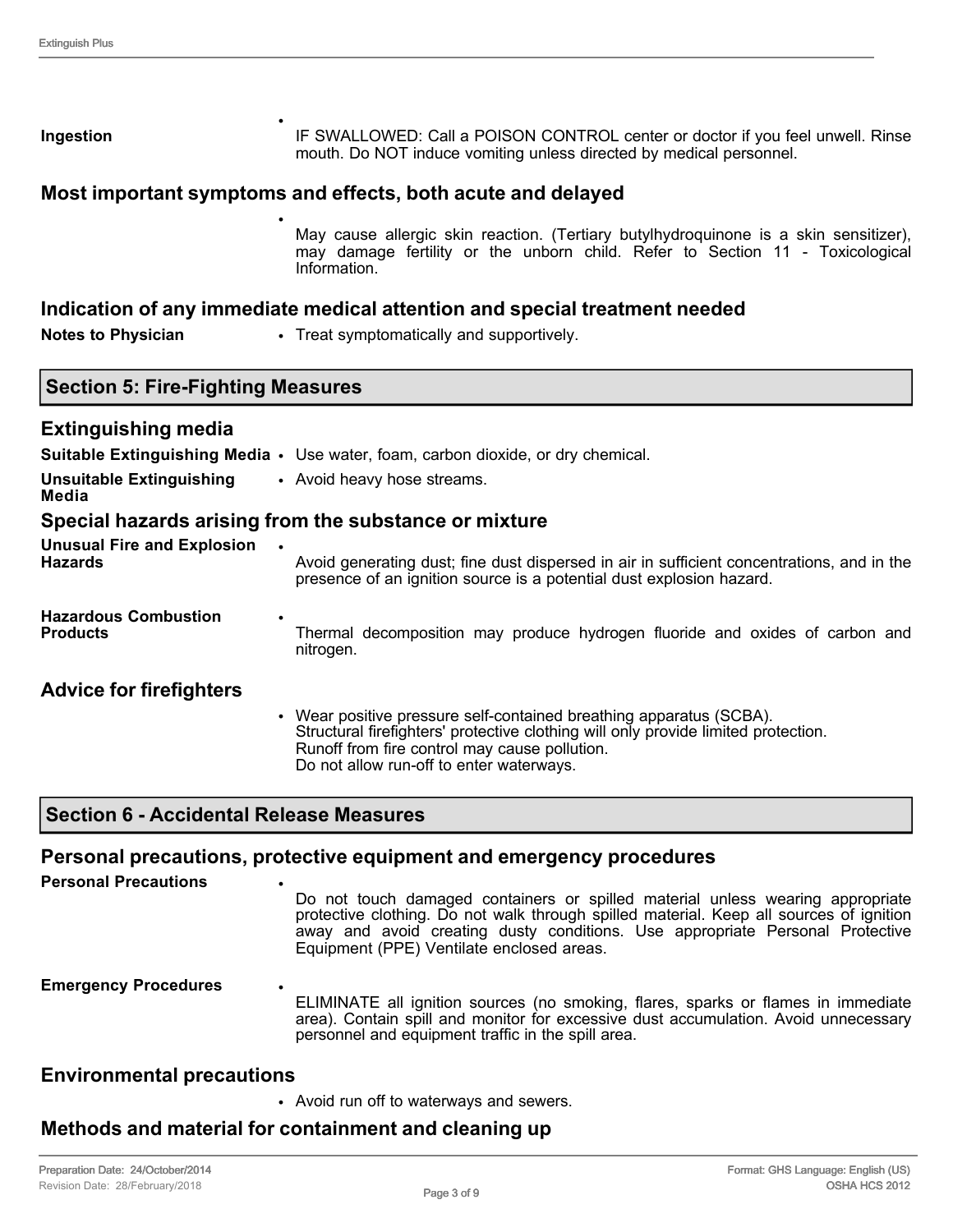#### **Containment/Clean-up Measures**

• Carefully shovel or sweep up spilled material and place in suitable container. Avoid generating dust. Use clean nonsparking tools to collect material.

## **Section 7 - Handling and Storage**

#### **Precautions for safe handling**

**Handling** •

Wear appropriate personal protective equipment, avoid direct contact. Avoid breathing dust. Avoid contact with skin, eyes, and clothing. Do not use in areas without adequate ventilation. Take precautionary measures against static charges. Wash thoroughly with soap and water after handling and before eating, drinking, or using tobacco. Wear appropriate personal protective equipment including long-sleeved shirt, long pants, chemical resistant gloves, shoes and socks. Avoid direct contact.

### **Conditions for safe storage, including any incompatibilities**

**Storage** •

Do not contaminate water, food, or feed by storage or disposal. Store in cool, dry, secure place. Keep container tightly closed. Store container away from pets. This product is formulated with oil. Prolonged exposure to air may turn oil rancid and reducethe attractiveness of the bait. Use within 3 months after opening. Store locked up.

## **Section 8 - Exposure Controls/Personal Protection**

•

### **Control parameters**

#### **Exposure controls**

**Engineering Measures/Controls**

Local exhaust ventilation. Ensure that dust handling systems (such as exhaust ducts, dust collectors, vessels and processing equipment) are designed in a manner to prevent the escape of dust into the work area (i.e., there is not leakage from the equipment). It is recommended that dust control equipment such as local exhaust ventilation and material transport systems involved in handling of this product contain explosion relief vents or an explosion supression system or an oxygen-deficient environment. Use only appropriately classified electrical equipment.

| <b>Personal Protective Equipment</b><br><b>Pictograms</b> | $\bullet$ $\pi$ $\pi$                                                                                                                                                                                                                         |  |  |
|-----------------------------------------------------------|-----------------------------------------------------------------------------------------------------------------------------------------------------------------------------------------------------------------------------------------------|--|--|
| <b>Respiratory</b>                                        | If airborne dust is present or in case of inadequate ventilation, use appropriate<br>respiratory protection.                                                                                                                                  |  |  |
| Eye/Face                                                  | • Wear safety goggles.                                                                                                                                                                                                                        |  |  |
| <b>Hands</b>                                              | • Wear appropriate gloves.                                                                                                                                                                                                                    |  |  |
| <b>Skin/Body</b>                                          | • Wear long sleeves and/or protective coveralls.                                                                                                                                                                                              |  |  |
| <b>Environmental Exposure</b><br><b>Controls</b>          | $\bullet$<br>Controls should be engineered to prevent release to the environment, including<br>procedures to prevent spills, atmospheric release and release to waterways. Follow<br>best practice for site management and disposal of waste. |  |  |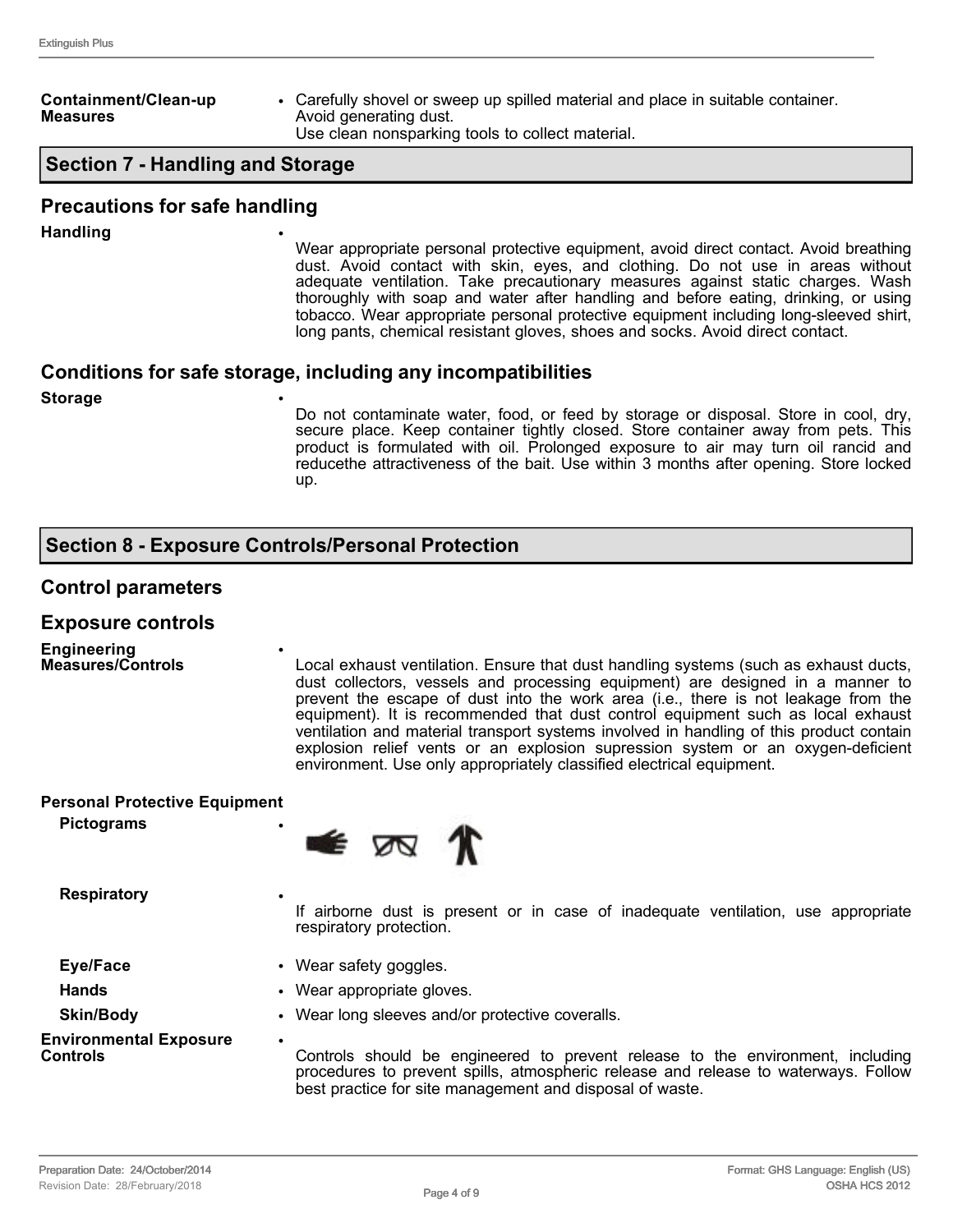# **Section 9 - Physical and Chemical Properties**

# **Information on Physical and Chemical Properties**

| <b>Material Description</b>                           |                   |                                   |                                   |
|-------------------------------------------------------|-------------------|-----------------------------------|-----------------------------------|
| <b>Physical Form</b>                                  | Solid             | Appearance/Description            | Pale yellow granule.              |
| Color                                                 | Pale yellow.      | Odor                              | mild: corn-like.                  |
| <b>Odor Threshold</b>                                 | No data available |                                   |                                   |
| <b>General Properties</b>                             |                   |                                   |                                   |
| <b>Boiling Point</b>                                  | No data available | Melting Point/Freezing Point      | No data available                 |
| Decomposition Temperature                             | No data available | pH                                | No data available                 |
| Specific Gravity/Relative Density                     | $1.08$ g/cc       | <b>Bulk Density</b>               | 0.31 g/cc (19 lbs per cubic foot) |
| <b>Water Solubility</b>                               | Insoluble         | Viscosity                         | Not relevant                      |
| <b>Volatility</b>                                     |                   |                                   |                                   |
| Vapor Pressure                                        | No data available | <b>Vapor Density</b>              | No data available                 |
| <b>Evaporation Rate</b>                               | No data available |                                   |                                   |
| Flammability                                          |                   |                                   |                                   |
| <b>Flash Point</b>                                    | Not relevant      | UEL                               | No data available                 |
| LEL                                                   | No data available | Heat of Combustion ( $\Delta$ Hc) | No data available                 |
| Flammability (solid, gas)                             | Data lacking      |                                   |                                   |
| <b>Environmental</b>                                  |                   |                                   |                                   |
| Octanol/Water Partition coefficient No data available |                   |                                   |                                   |

# **Section 10: Stability and Reactivity**

## **Reactivity**

This material is friable and can create small dust particles during any handling, processing, and transfer operations. This material can form explosive dust/air suspensions that are ignitable under some conditions.

| <b>Chemical stability</b>                 |                                                   |
|-------------------------------------------|---------------------------------------------------|
|                                           | • Stable under normal temperatures and pressures. |
| <b>Possibility of hazardous reactions</b> |                                                   |
|                                           | • Hazardous polymerization not indicated.         |
| <b>Conditions to avoid</b>                |                                                   |
|                                           | • Heat, sparks, open flame.                       |
|                                           |                                                   |

•

•

**Incompatible materials**

• Strong oxidizers.

# **Hazardous decomposition products**

Thermal decomposition may produce hydrogen fluoride and oxides of carbon and nitrogen.

# **Section 11 - Toxicological Information**

# **Information on toxicological effects**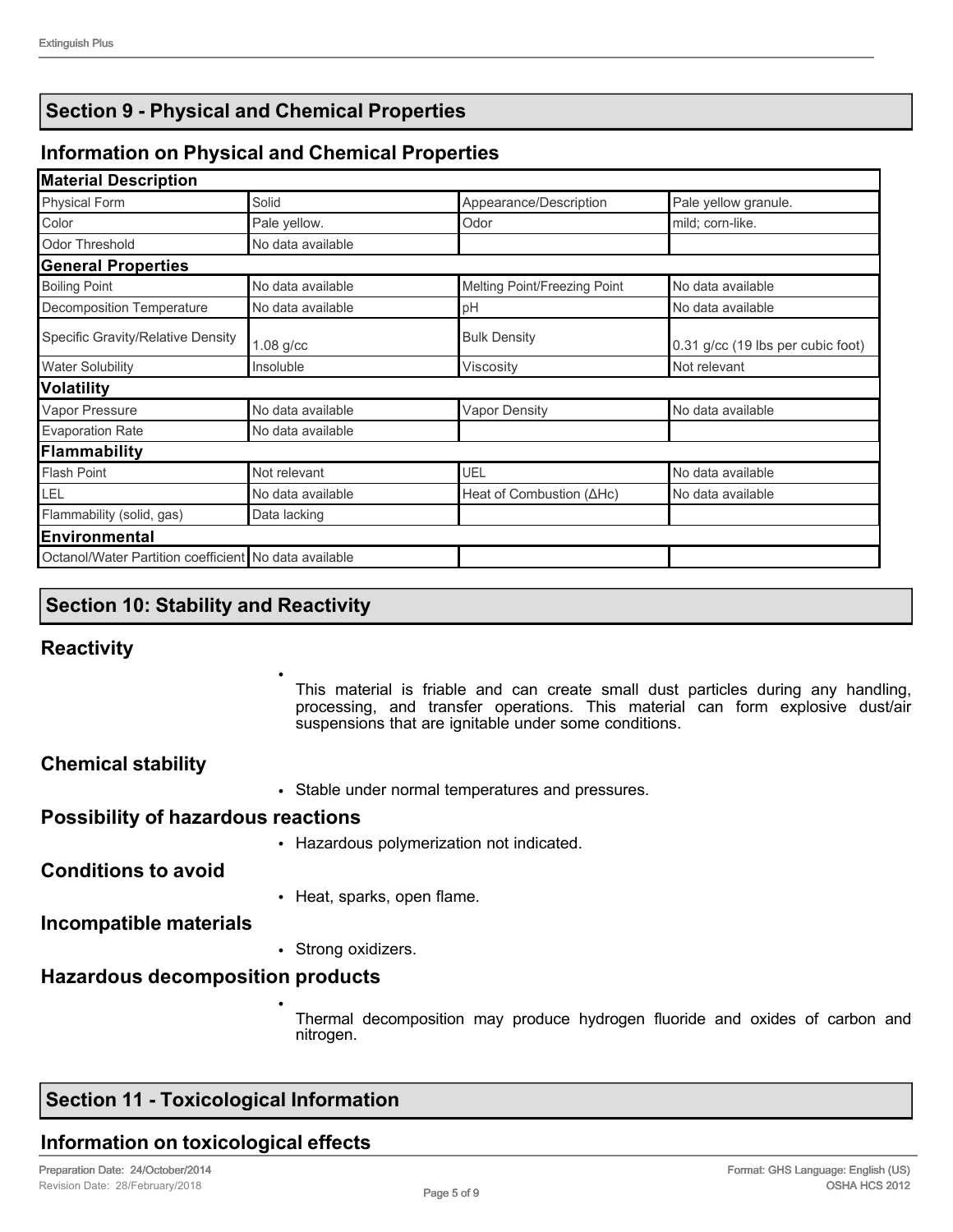|                             | <b>CAS</b> |                                                                                                                                                                                                                                                                                                                      |
|-----------------------------|------------|----------------------------------------------------------------------------------------------------------------------------------------------------------------------------------------------------------------------------------------------------------------------------------------------------------------------|
| Extinguish<br><b>I</b> Plus | <b>NDA</b> | <b>Acute Toxicity:</b> Ingestion/Oral-Rat LD50 • >5010 mg/kg 14 Day(s); Skin-Guinea Pig • 5 Week(s) • Comments: Weak<br>skin sensitizer.; Skin-Rabbit LD50 • >5010 mg/kg 14 Day(s);<br><b>Irritation:</b> Eye-Rabbit • 0.1 g 72 Hour(s) • Essentially non-irritating; Skin-Rabbit • 0.5 g 7 Day(s) • Mild irritation |

| <b>GHS Properties</b>            | <b>Classification</b>                                  |
|----------------------------------|--------------------------------------------------------|
| <b>Acute toxicity</b>            | <b>OSHA HCS 2012 • Classification criteria not met</b> |
| <b>Skin corrosion/Irritation</b> | <b>OSHA HCS 2012 • Classification criteria not met</b> |
| Serious eye damage/Irritation    | <b>OSHA HCS 2012 • Classification criteria not met</b> |
| <b>Skin sensitization</b>        | <b>OSHA HCS 2012 • Skin Sensitizer 1B</b>              |
| <b>Respiratory sensitization</b> | <b>OSHA HCS 2012 • Classification criteria not met</b> |
| <b>Aspiration Hazard</b>         | <b>OSHA HCS 2012 • Classification criteria not met</b> |
| Carcinogenicity                  | <b>OSHA HCS 2012 • Classification criteria not met</b> |
| <b>Germ Cell Mutagenicity</b>    | <b>OSHA HCS 2012 • Classification criteria not met</b> |
| <b>Toxicity for Reproduction</b> | <b>OSHA HCS 2012 - Toxic to Reproduction 1B</b>        |
| <b>STOT-SE</b>                   | <b>OSHA HCS 2012 • Classification criteria not met</b> |
| <b>STOT-RE</b>                   | <b>OSHA HCS 2012 • Classification criteria not met</b> |

| Route(s) of entry/exposure      | • Inhalation, Skin, Eye, Ingestion                                                                   |
|---------------------------------|------------------------------------------------------------------------------------------------------|
| <b>Potential Health Effects</b> |                                                                                                      |
| <b>Inhalation</b>               |                                                                                                      |
| Acute (Immediate)               | • Exposure to dust may cause irritation.                                                             |
| <b>Chronic (Delayed)</b>        | • No data available                                                                                  |
| <b>Skin</b>                     |                                                                                                      |
| Acute (Immediate)               | • May cause an allergic reaction in individuals with a sensitivity to tertiary<br>butylhydroquinone. |
| <b>Chronic (Delayed)</b>        | • No data available                                                                                  |
| Eye                             |                                                                                                      |
| Acute (Immediate)               | • Exposure to dust may cause mechanical irritation.                                                  |
| <b>Chronic (Delayed)</b>        | • No data available.                                                                                 |
| Ingestion                       |                                                                                                      |
| Acute (Immediate)               | • No data available.                                                                                 |
| <b>Chronic (Delayed)</b>        | • No data available                                                                                  |
| <b>Reproductive Effects</b>     | • Repeated and prolonged exposure may cause reproductive effects.                                    |

# **Section 12 - Ecological Information**

# **Toxicity**

| <b>Components</b>         |  |                                                                                                                                                                                                                                                                                                 |
|---------------------------|--|-------------------------------------------------------------------------------------------------------------------------------------------------------------------------------------------------------------------------------------------------------------------------------------------------|
| $(s)$ -Methoprene (0.25%) |  | Aquatic Toxicity-Fish: 96 Hour(s) LC50 Rainbow Trout 0.76 mg/L [Acute]<br>96 Hour(s) LC50 Bluegill >0.37 mg/L [Acute]<br>65733-16-6 NOEC Fathead Minnow 0.048 mg/L [Chronic]<br>Aquatic Toxicity-Crustacea: NOEC Mysid Shrimp 0.014 mg/L [Chronic]<br>48 Hour(s) LC50 Daphnia 0.36 mg/L [Acute] |
|                           |  |                                                                                                                                                                                                                                                                                                 |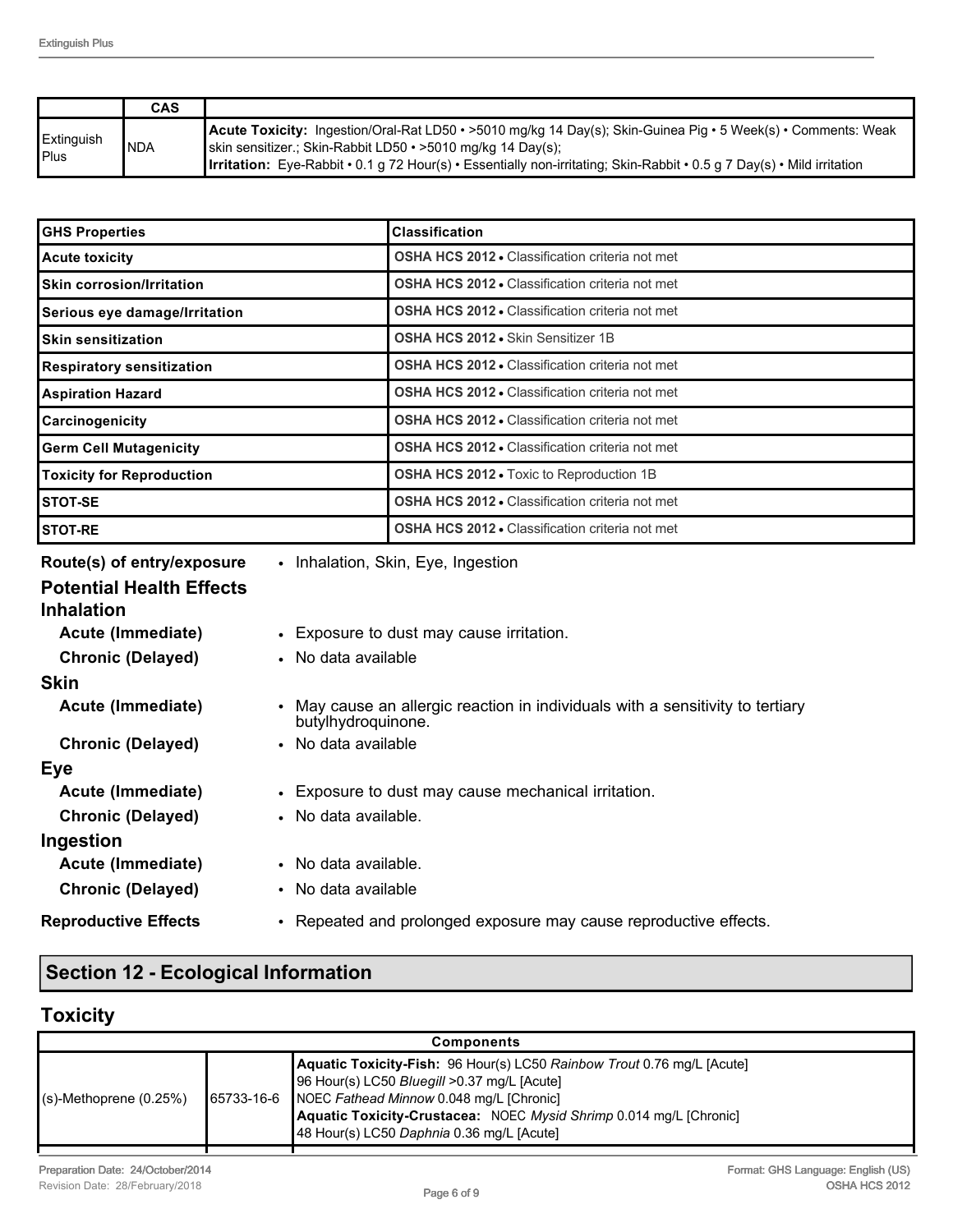| Hydramethylnon (0.36%)                           | 67485-29-4                                  | <b>Aquatic Toxicity-Fish:</b> 96 Hour(s) LC50 Rainbow Trout 0.16 mg/L [Acute]<br>Aquatic Toxicity-Crustacea: 48 Hour(s) EC50 Water Flea Daphnia magna 1.14 mg/L [Acute]<br>Aquatic Toxicity-Algae and Other Aquatic Plant(s): EC50 Algae 1.4 µg/L [Acute] |  |  |
|--------------------------------------------------|---------------------------------------------|-----------------------------------------------------------------------------------------------------------------------------------------------------------------------------------------------------------------------------------------------------------|--|--|
| <b>Persistence and degradability</b>             |                                             |                                                                                                                                                                                                                                                           |  |  |
|                                                  |                                             | Methoprene degrades rapidly in sunlight, both in water and on inert surfaces. The<br>pesticide also is metabolized rapidly in soil and does not leach.                                                                                                    |  |  |
| <b>Bioaccumulative potential</b>                 |                                             |                                                                                                                                                                                                                                                           |  |  |
|                                                  |                                             | • No data available.                                                                                                                                                                                                                                      |  |  |
| <b>Mobility in Soil</b>                          |                                             |                                                                                                                                                                                                                                                           |  |  |
|                                                  |                                             | • Methoprene: 10-14 days, rapidly hydrolyzed in soil.                                                                                                                                                                                                     |  |  |
| <b>Other adverse effects</b>                     |                                             |                                                                                                                                                                                                                                                           |  |  |
| <b>Potential Environmental</b><br><b>Effects</b> |                                             | • This product is toxic to fish.                                                                                                                                                                                                                          |  |  |
|                                                  | <b>Section 13 - Disposal Considerations</b> |                                                                                                                                                                                                                                                           |  |  |
| Maaada duqadoo qoob oo qdhaqda                   |                                             |                                                                                                                                                                                                                                                           |  |  |

#### **Waste treatment methods**

| <b>Product waste</b> |  |  |
|----------------------|--|--|
|                      |  |  |

Dispose of content and/or container in accordance with local, regional, national, and/or international regulations. Do not empty into drains.

#### **Packaging waste**

Nonrefillable container. Do not reuse or refill this container. Triple rinse (or equivalent). Dispose of content and/or container in accordance with local, regional, national, and/or international regulations.

## **Section 14 - Transport Information**

|                  | UN<br>number   | UN proper shipping name                                                                                    | Transport<br>hazard class(es) | <b>Packing</b><br>group | <b>Environmental</b><br>hazards |
|------------------|----------------|------------------------------------------------------------------------------------------------------------|-------------------------------|-------------------------|---------------------------------|
| <b>DOT</b>       | Not applicable | Not regulated                                                                                              | Not applicable                | Not applicable          | Not applicable                  |
| <b>IMO/IMDG</b>  | <b>UN3077</b>  | Packaging 5 kg or greater: Environmentally Hazardous<br>Substance, Solid, N.O.S. (contains hydramethylnon) |                               |                         | Marine Pollutant                |
| <b>IATA/ICAO</b> | <b>UN3077</b>  | Packaging 5 kg or greater: Environmentally Hazardous<br>Substance, Solid, N.O.S. (contains hydramethylnon) | 9                             | Ш                       | <b>Acute Aquatic Toxicity</b>   |

#### **Special precautions for user** • None specified.

#### **Transport in bulk according to Annex II of MARPOL 73/78 and the IBC Code** • Not relevant. **Other information**

**IMO/IMDG** • No data available

**IATA/ICAO** • No data available

## **Section 15 - Regulatory Information**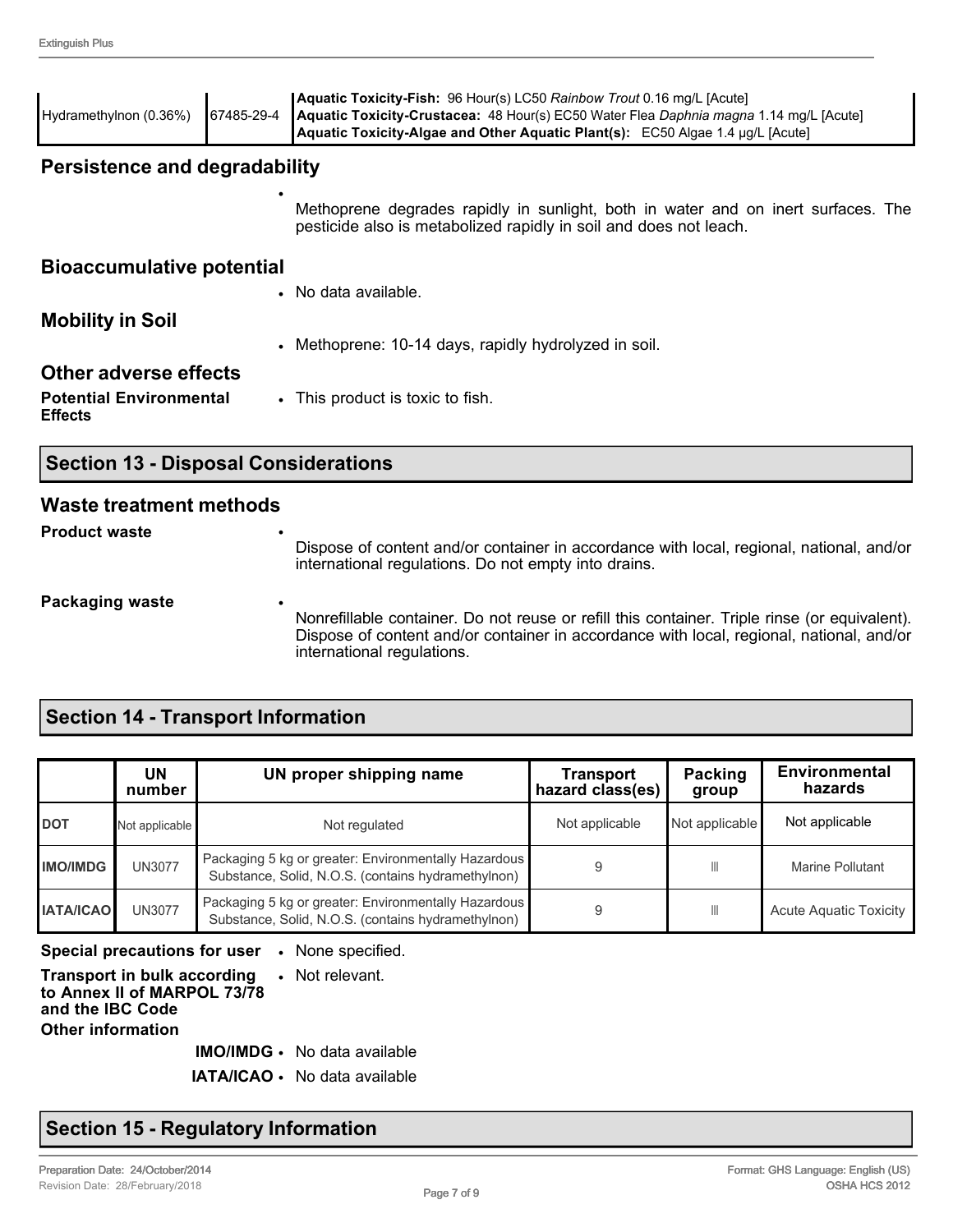## **Safety, health and environmental regulations/legislation specific for the substance or mixture**

**SARA Hazard Classifications** • SARA Title III Section 313, Acute, Chronic

### **FIFRA – Pesticide Labeling**

This material is a pesticide product registered by the United States Environmental Protection Agency and is subject to certain labeling requirements under federal pesticide law. These requirements differ from the classification criteria and hazard information required for safety data sheets (SDS), and for workplace labels of nonpesticide chemicals. The hazard information required on the pesticide label is reproduced below. The pesticide label also includes other important information, including directions for use.

## **CAUTION**

**Precautionary Statements** • KEEP OUT OF REACH OF CHILDREN.

### **Hazards to Humans and**  •

**Domestic Animals** CAUTION: Avoid contact with skin or clothing. Wash hands thoroughly with soap and water after handling. Prolonged or frequently repeated skin contact may cause allergic reactions in some individuals.

#### **First Aid** •

IF ON SKIN: Take off contaminated clothing. Rinse skin immediately with plenty of water for 15-20 minutes. Call a poison control center or doctor for treatment advice. Have the product container or label with you when calling a poison control center or doctor, or going for treatment. You may also contact 1-800-347-8272 for emergency medical treatment information. User Safety Recommendations: Users should: Wash hands before eating,

drinking, chewing gum, using tobacco, or using the toilet. Remove clothing immediately if pesticide gets inside. Then wash thoroughly and put on clean clothing. After handling this product, immediately wash the outside of gloves before removing them, then remove gloves and all other PPE. Immediately wash thoroughly and change into clean clothing.

#### **Environmental Hazards** •

This product is toxic to fish. Do not apply directly to water, or to areas where surface water is present or to intertidal areas below the mean high water mark. Do not contaminate water when disposing of equipment wash waters. Do not apply when weather conditions favor drift from target areas.

| Inventory                     |            |             |
|-------------------------------|------------|-------------|
| Component                     | <b>CAS</b> | <b>TSCA</b> |
| (s)-Methoprene                | 65733-16-6 | <b>No</b>   |
| Defatted Grits                | 68525-86-0 | Yes         |
| Hydramethylnon                | 67485-29-4 | <b>No</b>   |
| Hydroquinone, tert-<br>butyl- | 1948-33-0  | Yes         |

### **United States**

#### **Environment**

| U.S. - CERCLA/SARA - Section 313 - Emission Reporting |            |                                     |  |  |
|-------------------------------------------------------|------------|-------------------------------------|--|--|
| • Hydroguinone, tert-butyl-                           | 1948-33-0  | Not Listed                          |  |  |
| • Hydramethylnon                                      | 67485-29-4 | $1.0\%$ de minimis<br>concentration |  |  |
| • Defatted Grits                                      | 68525-86-0 | Not Listed                          |  |  |
| • (s)-Methoprene                                      | 65733-16-6 | Not Listed                          |  |  |